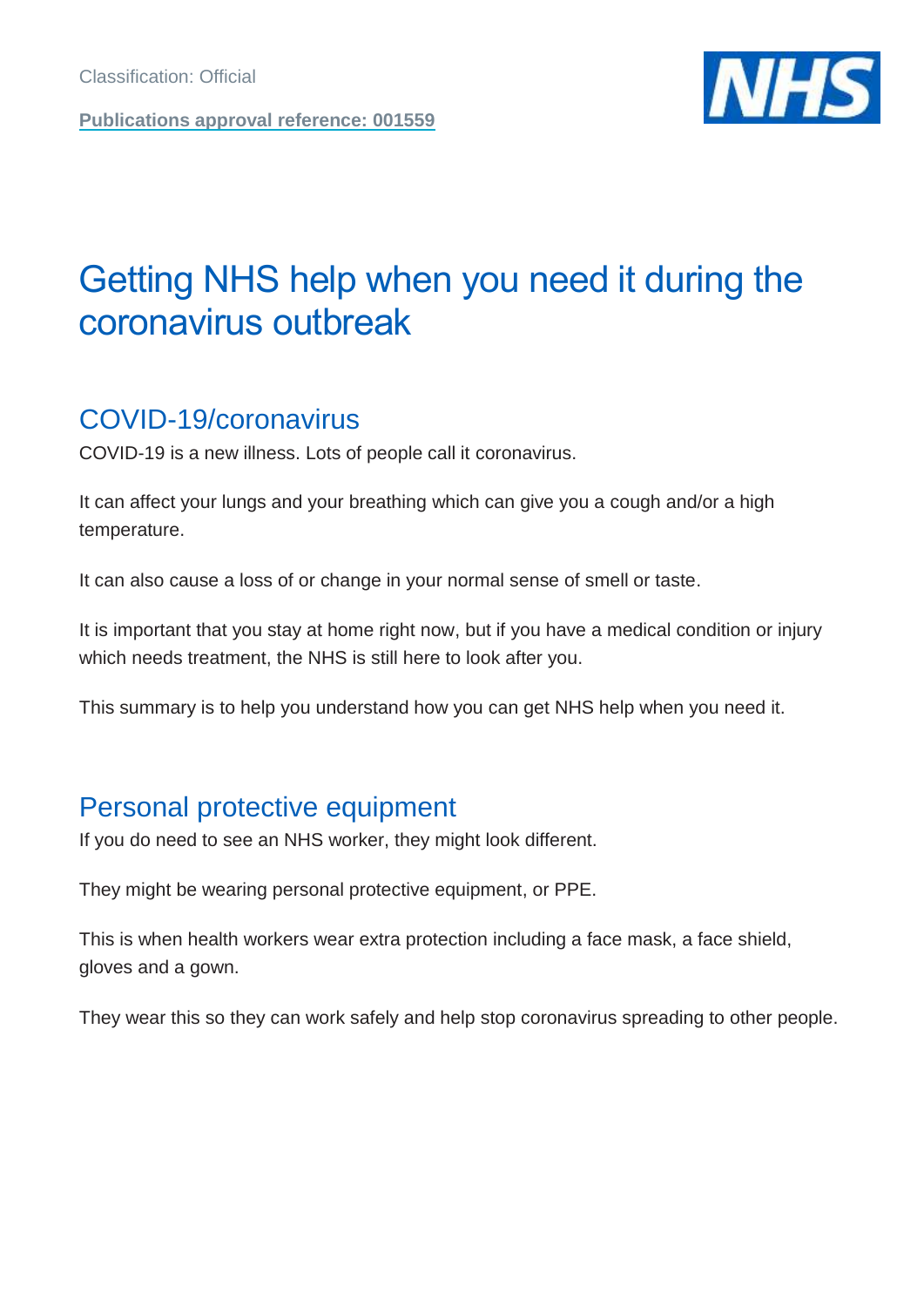## **Contents list**

There are lots of links you can click on to get more information. This summary includes:

- [Going to A&E](#page-1-0)
- [Hospital appointments](#page-2-0)
- [Getting help from a GP](#page-2-1)
- [Getting your medication](#page-2-2)
- [Getting help from a dentist](#page-3-0)
- [Getting help with eyecare](#page-3-1)
- [Looking after your feelings](#page-3-2)
- [Specialist learning disability, autism and mental health services](#page-4-0)
- [Care education and treatment reviews \(C\(E\)TRs\)](#page-4-1)
- [Looking after children during coronavirus](#page-4-2)
- [Getting reasonable adjustments from health services](#page-5-0)
- [British sign language health access.](#page-5-1)

# <span id="page-1-0"></span>**Going to accident and emergency (A&E)**

If you are ill or have hurt yourself, you might need to go to hospital.

If you need to go to hospital you should take your hospital passport (if you have one) and your coronavirus grab and go guide (if you have one). This is a new kind of hospital passport that has been made to use during coronavirus.

If it is an emergency, you need to call 999 and you might go to hospital in an ambulance. Or you can go to hospital in a car or taxi.

When you arrive at the hospital you will go to the accident and emergency department. This usually gets called 'A&E'.

The people at the hospital will do some tests. This will help them give you the right medicines or treatment if you need it.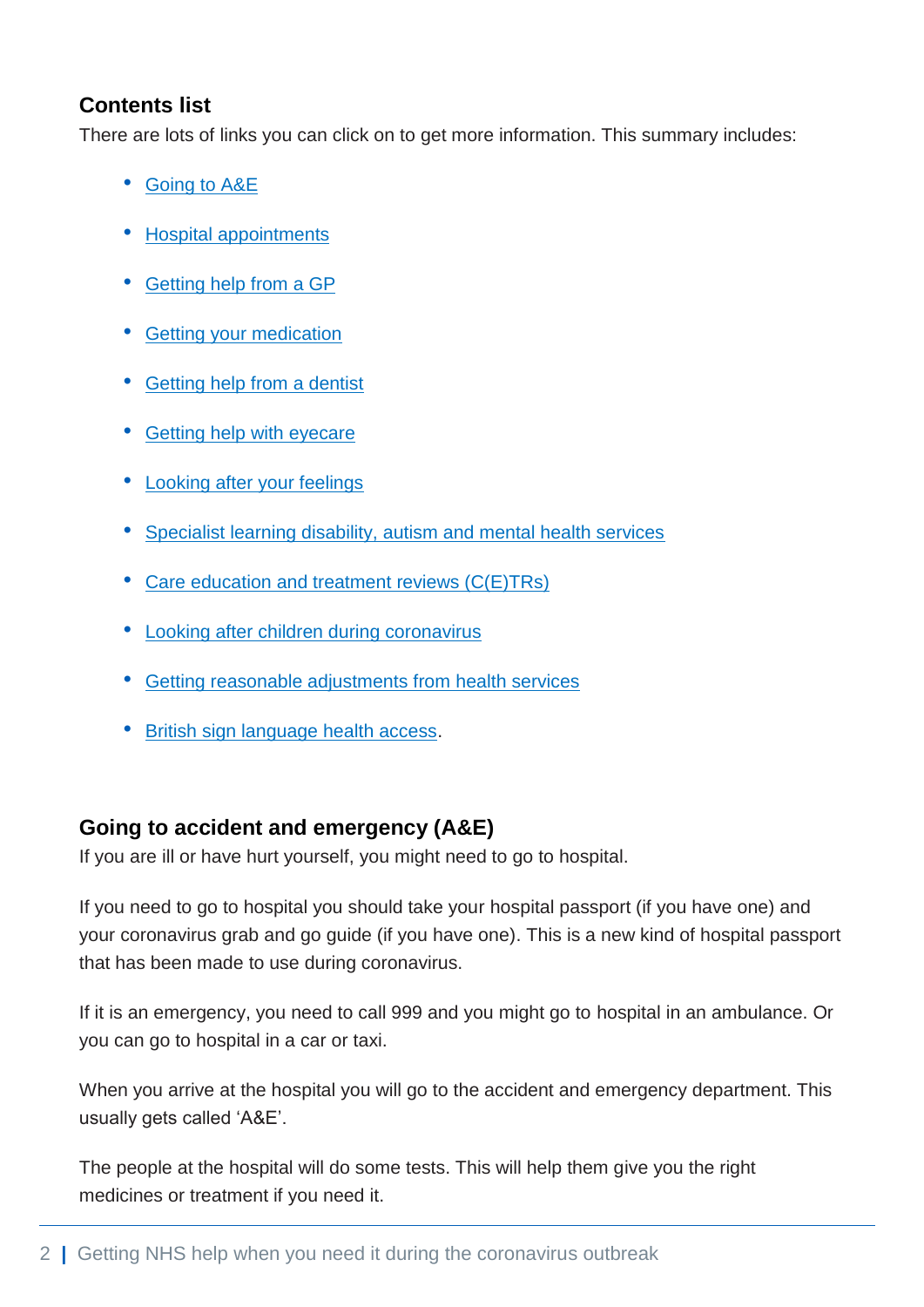If you are hurting or scared, tell the doctor or nurse, who will try to help you.

After your tests are done, you will be sent home if you are well enough.

Or, if you are not well enough to go home, you will be moved to a bed on a ward so that you can have treatment.

#### <span id="page-2-0"></span>**Hospital appointments**

Some hospital appointments are now being done on the telephone or using a video call, you will be contacted and told what you need to do.

If someone tells you that you need to go to hospital, it's important that you still go.

If you have any appointments already booked, you should still go to them unless you're told not to.

If any of your hospital appointments have been cancelled, you will be contacted and told what you need to do next.

### <span id="page-2-1"></span>**Getting help from a GP**

If you think you or someone you look after needs medical help from a GP for something other than coronavirus, don't wait to contact them.

The best way to do this is online, using an app on your phone or telephoning them.

Don't go to a GP surgery unless you've been told to by the GP staff.

Someone will talk to you about your condition and will try to give you the advice and care you need over the phone.

If staff at the GP surgery say you need to go to the GP surgery, they will tell you what you need to do to stay safe.

#### <span id="page-2-2"></span>**Getting your medication**

If you or someone you look after usually take medication, keep taking it.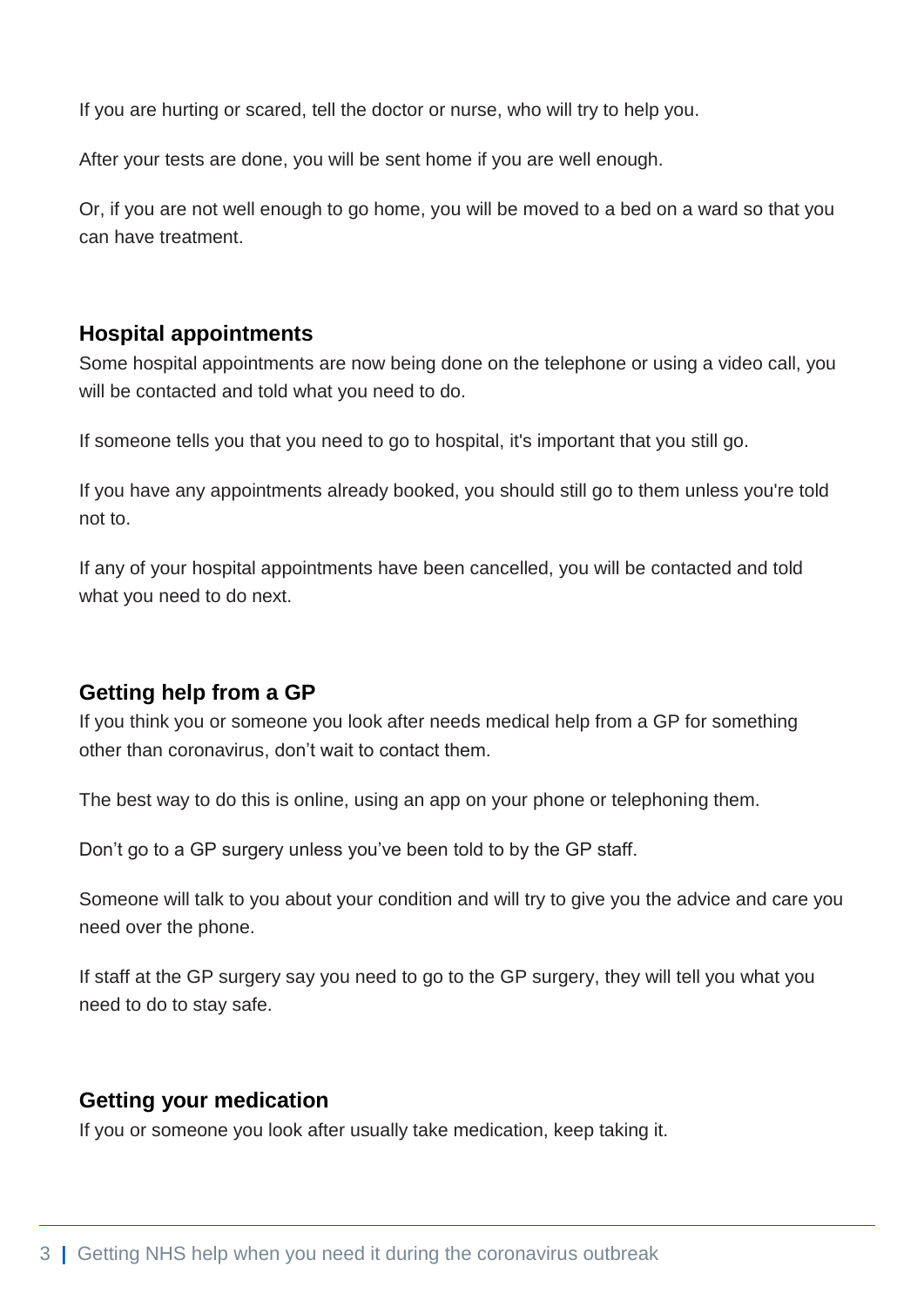<span id="page-3-2"></span>If you have a repeat prescription you can order it using your GP's or pharmacy's online service.

Do not go to your GP practice or pharmacy to order prescriptions, and only phone them if you cannot order online or with the app. If you need to go into a pharmacy, make sure you follow social distancing rules.

Some pharmacies might be opening at different times than you are used to during the coronavirus.

Check your local [pharmacy website](http://www.nhs.uk/find-a-pharmacy) for opening times.

## <span id="page-3-0"></span>**Getting help from a dentist**

Because of coronavirus, dentists have stopped doing normal dental treatment.

If you need urgent help from a dentist, you should:

- Call your normal dentist and ask them what you should do.
- Call NHS 111 if you can't contact your dentist, or if you don't have one.

If you need to see a dentist, you will be told what you have to do to stay safe.

### <span id="page-3-1"></span>**Getting help with eyecare**

Because of coronavirus, opticians have stopped routine eye care services.

If you have an eye care problem, you should:

- Telephone your normal optician and ask them what you should do. If you don't have a regular optician, you can find a list of all of them [here.](https://www.nhs.uk/service-search/)
- Call NHS 111who will help you find the right help.

If you need to see an optician, they will tell how to do that in a safe way.

Don't go to A&E, your GP practice, or a pharmacy with an eye care problem.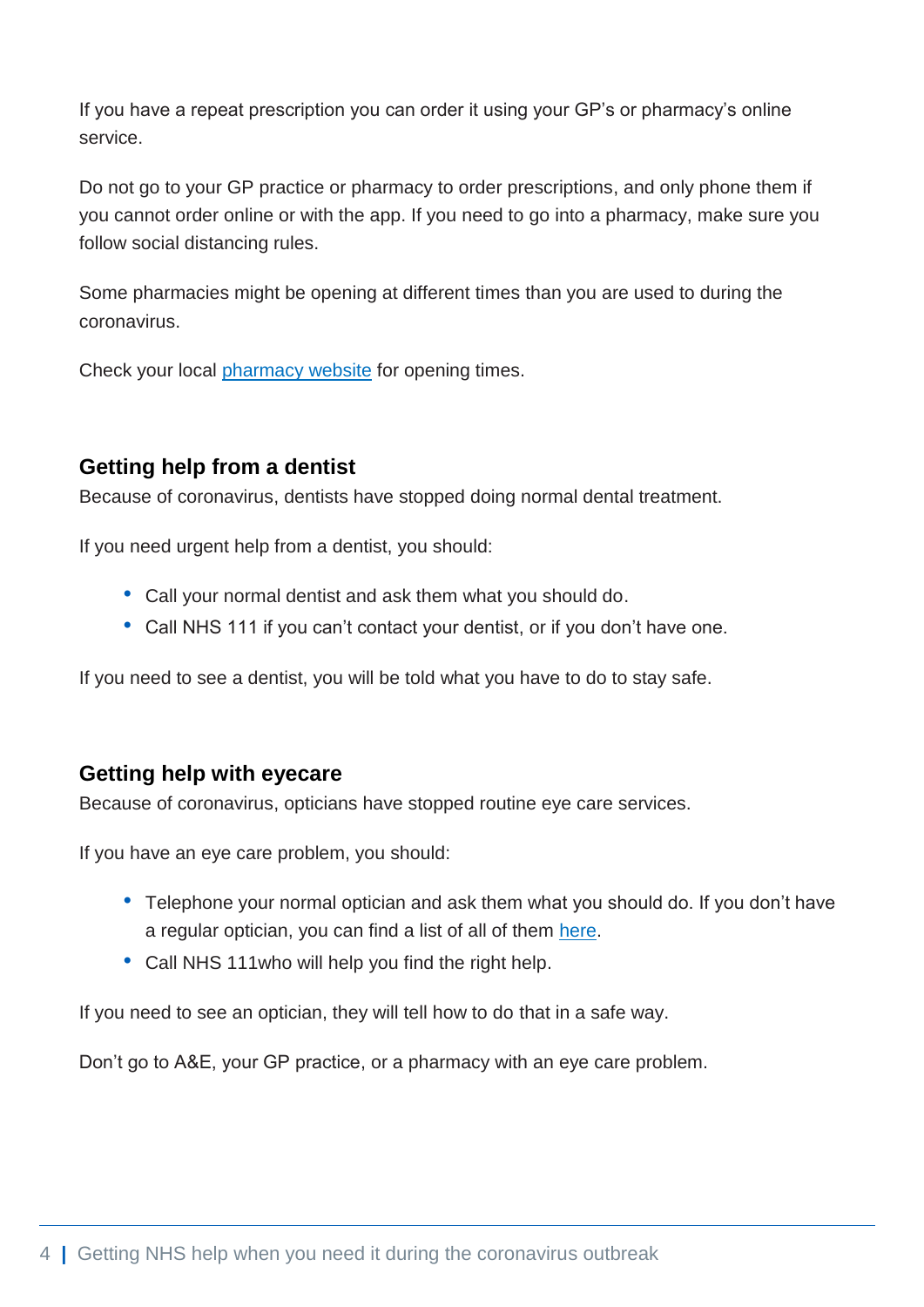# **Looking after your feelings**

Coronavirus can sometimes make you feel worried and anxious. It is important that you look after your feelings – this is sometimes called your mental health.

The NHS is here to support your mental health and you can call our helplines at any time of day or night if you need urgent support.

To find your local helpline and speak to someone, visit: [www.nhs.uk/using-the-nhs/nhs](http://www.nhs.uk/using-the-nhs/nhs-services/mental-health-services/dealing-with-a-mental-health-crisis-or-emergency)[services/mental-health-services/dealing-with-a-mental-health-crisis-or-emergency](http://www.nhs.uk/using-the-nhs/nhs-services/mental-health-services/dealing-with-a-mental-health-crisis-or-emergency)

This guidance is about [looking after your feelings and body.](https://assets.publishing.service.gov.uk/government/uploads/system/uploads/attachment_data/file/876996/Easy_read_looking_after_your_feelings_and_body.pdf)

#### <span id="page-4-0"></span>**Specialist learning disability, autism and mental health services**

If you get specialist hospital or community learning disability, autism or mental health services, you will still get that support.

The staff who support you might use the phone or the internet to support you if they can't visit you right now.

If you need to stay in hospital, they will send you home when you are well enough to leave.

### <span id="page-4-1"></span>**Care education and treatment reviews (C(E)TRs)**

During coronavirus we are changing the way  $C(E)$ TRs are done until it is safe to do them in the usual way again.

If you think you need a C(E)TR you should talk to the health or social care professional in charge of your care.

#### <span id="page-4-2"></span>**Looking after children during coronavirus**

If your child has a medical condition or injury it is important that they get the right treatment when they need it.

Remember that NHS 111, GPs and hospitals are still providing the same safe care that they have always done.

If your child needs urgent help, go to your nearest A&E department or call 999.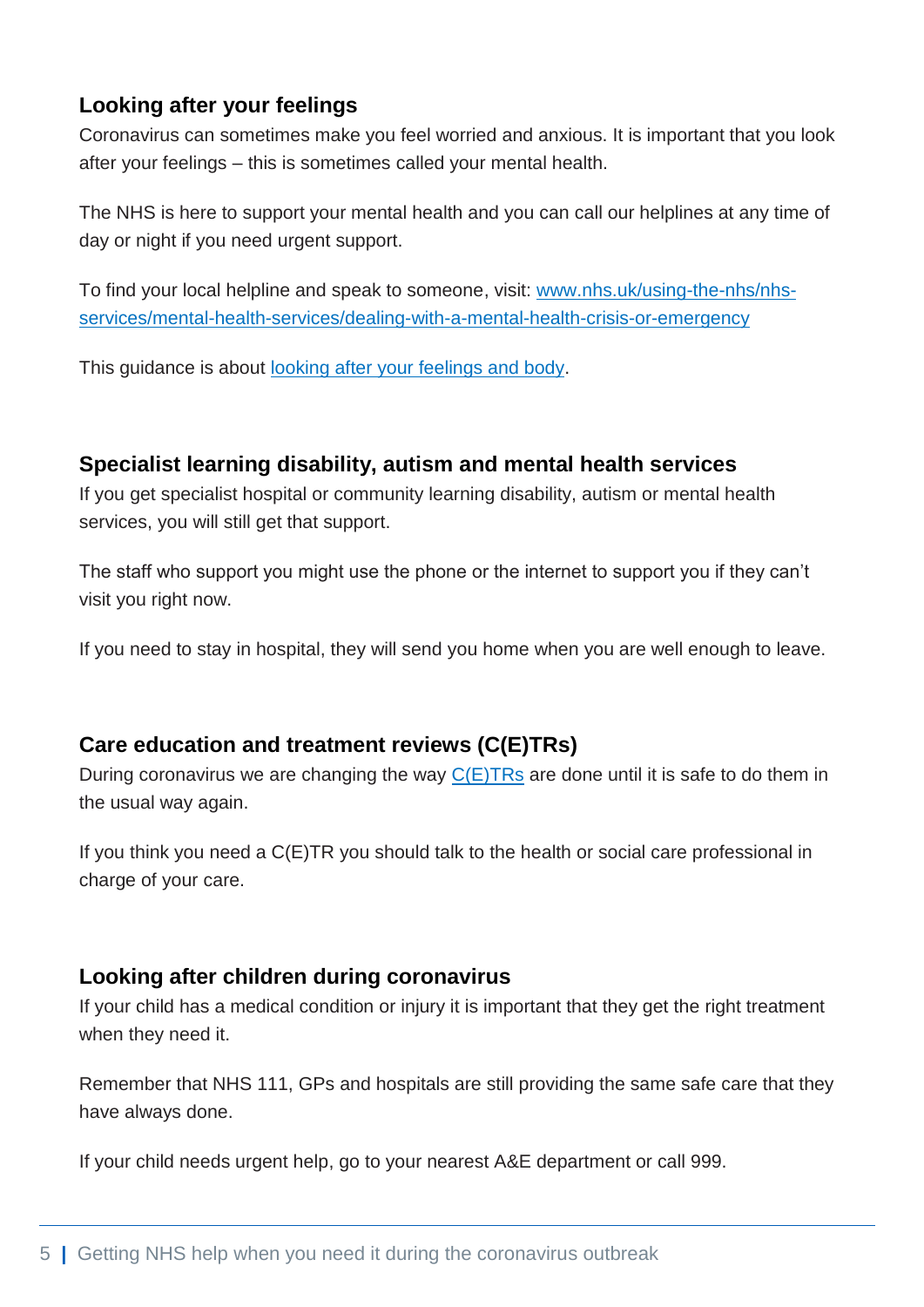If you need to talk to a doctor or nurse today, you can ring your normal GP surgery or call NHS 111.

#### <span id="page-5-0"></span>**Getting reasonable adjustments from health services**

The NHS has to make it as easy for disabled people to use health services as it is for people who are not disabled. This is called making reasonable adjustments.

All the NHS health services you use should make reasonable adjustments if you have a learning disability, if you are autistic, or both.

This includes cancer, diabetes, mental health, maternity and heart services.

Reasonable adjustments could be things like:

- providing easy read appointment letters
- giving you a priority appointment if you find it difficult waiting in your GP surgery or hospital
- longer appointments, if you need more time with a doctor or nurse to make sure you understand the information they give you
- making changes to support you if you have sensory needs
- letting you bring someone who supports you to an appointment, or letting someone stay with you in the hospital – even if this isn't usually allowed at the moment.

You are allowed to ask for reasonable adjustments to help you be able to use the health services you need.

### <span id="page-5-1"></span>**British sign language health access**

We all need to be able to talk to our doctors and nurses, and they need to be able to talk to us. This includes if you are deaf.

You might need a BSL interpreter now because you can't ask family and friends to support you, or you can't lip-read because someone is wearing a mask.

Two organisations called SignHealth and InterpreterNow have joined together to make a service called BSLHealthAccess.

This lets you get BSL interpreters for free when you are communicating with health staff at any time of day, every day of the week.